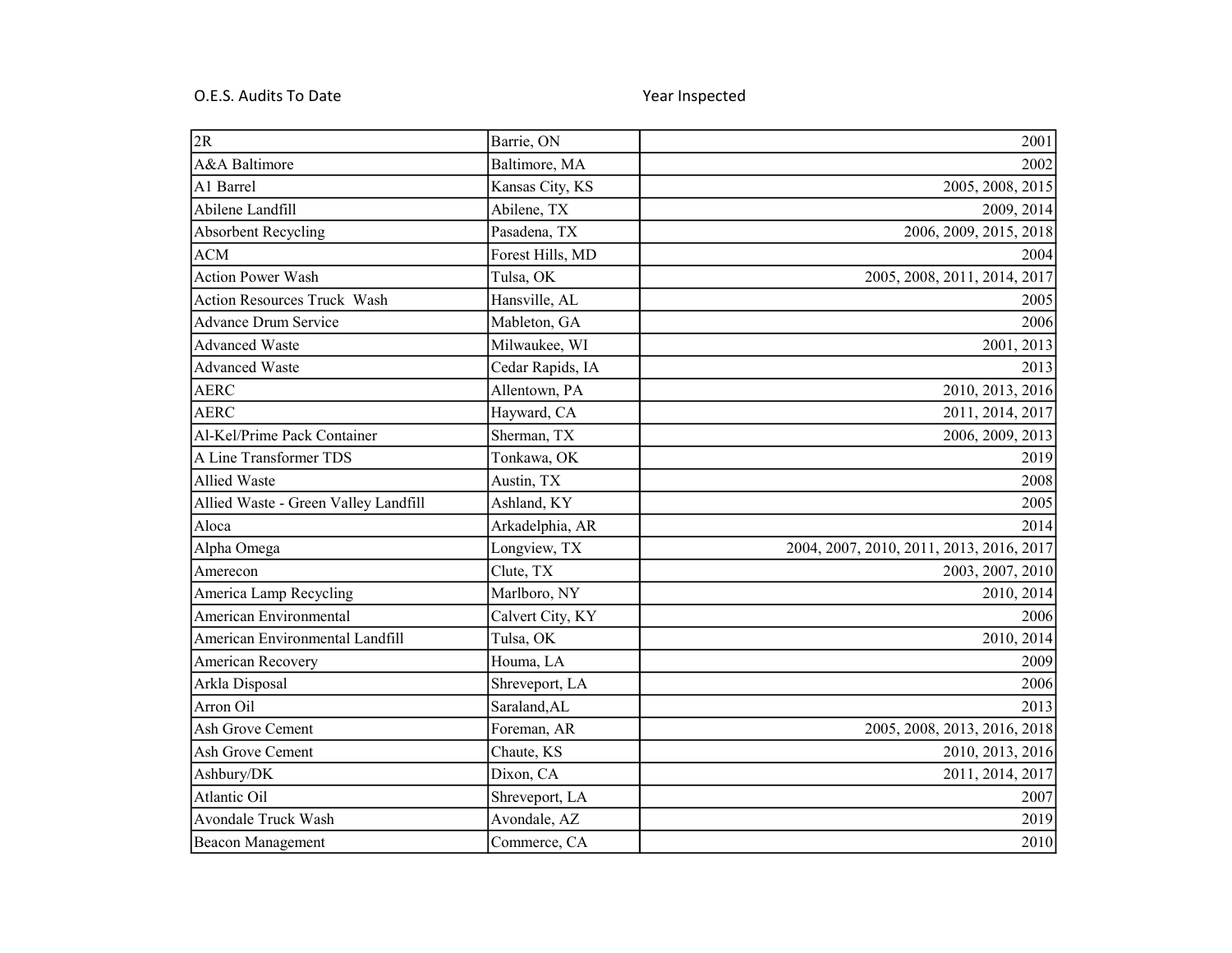| <b>Bealine Services</b>               | Houston, TX          | 2009                                     |
|---------------------------------------|----------------------|------------------------------------------|
| <b>Bethlehem Apparatus</b>            | Bethleham, PA        | 2005, 2008, 2011, 2014                   |
| <b>Black Warrior Landfill</b>         | Coker, AL            | 2002                                     |
| <b>Boomer Environmental</b>           | Oklahoma City, OK    | 2018                                     |
| Bridgeport United Recycling - Tradebe | Meriden, CT          | 2008, 2011, 2014, 2017                   |
| Bridgeport United Recycling - Tradebe | Bridgeport, CT       | 2002, 2006, 2009, 2015, 2017             |
| Buckner Barrel & Drum                 | Springfield, AL      | 2005                                     |
| <b>Bulk Bag</b>                       | Hardeeville, SC      | 2009                                     |
| <b>Buzzi</b> Unicem                   | Cape Girardo, MO     | 2015, 2016, 2018                         |
| Cahaba Water Treatment                | Houston, TX          | 2017                                     |
| Calgon                                | Cattletsburg, KY     | 2001, 2002                               |
| Calgon                                | Pittsburg, PA        | 2002                                     |
| Casing, Inc.                          | Catskills, NY        | 2008, 2011, 2014                         |
| CBI                                   | Miami, FL            | 2003                                     |
| <b>CBSL</b>                           | Pasadena, TX         | 2006, 2011, 2014, 2017                   |
| Chamber County WTE                    | Houston, TX          | 2006                                     |
| <b>Chambers Drum</b>                  | Fairburn, GA         | 2006, 2013                               |
| Chemtron                              | Avon, OH             | 2007                                     |
| Circle Environmental                  | Dawson, GA           | 2006                                     |
| Circle Environmental                  | Columbia, SC         | 2003                                     |
| Circle Environmental                  | Houston, TX          | 2006, 2009                               |
| <b>Clark Environmental</b>            | Mulberry, FL         | 2002                                     |
| Clean Earth                           | Jersey City, NJ      | 2015                                     |
| Clean Earth of Delaware               | New Castle, DE       | 2002, 2006, 2009, 2012, 2015             |
| Clean Earth of Maryland               | Hagerstown, Maryland | 2002, 2006, 2009, 2012, 2015             |
| Clean Earth of New Jersey             | Kearny, NJ           | 2010, 2013, 2015, 2016                   |
| Clean Earth of Philadelphia           | Philadelphia, PA     | 2002, 2006, 2009, 2012, 2015             |
| Clean Earth of SE PA                  | Morrisville, PA      | 2007, 2010, 2013, 2016                   |
| Clean Earth of WV                     | Friendly, WV         | 2006                                     |
| Clean Earth                           | Cataret, NJ          | 2017                                     |
| Clean Harbors                         | Buttonwillow, CA     | 2010, 2016                               |
| Clean Harbors                         | Waynoka, OK          | 2010, 2015                               |
| Clean Harbors                         | Baton Rouge, LA      | 2008                                     |
| Clean Harbors                         | Deer Park, TX        | 2001, 2002, 2006, 2008, 2011, 2014, 2017 |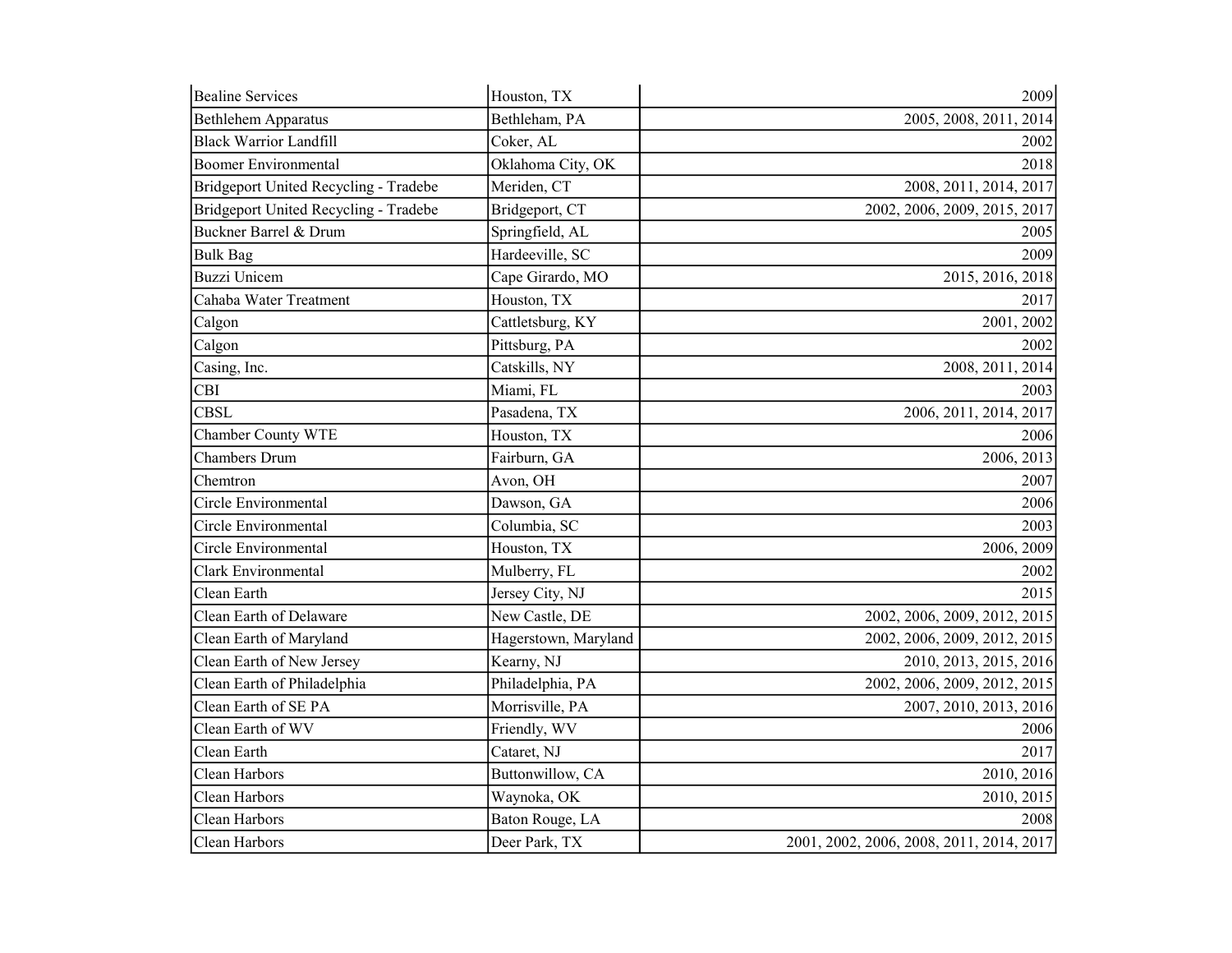| Clean Harbors                      | San Jose, CA           | 2013, 2016                                                 |
|------------------------------------|------------------------|------------------------------------------------------------|
| Clean Harbors                      | Bristle, CT            | 2004, 2007, 2010, 2013                                     |
| Clean Harbors                      | Aragonite, UT          | 2003, 2005, 2006, 2007, 2008, 2010, 2011, 2014, 2015, 2018 |
| Clean Harbors                      | El Dorado, AR          | 2003, 2005, 2008, 2011, 2014, 2017                         |
| Clean Harbors PPM                  | Twinsburg, OH          | 2009, 2011, 2014                                           |
| Clean Harbors PPM                  | Philadelphia, PA       | 2003                                                       |
| Clean Harbors PPM                  | Coffeeville, KS        | 2005, 2008, 2011, 2014                                     |
| Clean Harbors Spring Grove         | Cincinnati, OH         | 2003, 2007, 2010, 2013, 2016                               |
| Clean Harbors                      | Kimbal, NE             | 2003, 2007, 2010, 2013                                     |
| Clean Harbors                      | Chicago, IL            | 2003, 2007                                                 |
| Clean Harbors                      | Braintree, MA          | 2004, 2007, 2010, 2013                                     |
| Clean Harbors                      | Grassy Mountain, UT    | 2003, 20, 2006, 2009, 2015, 2018                           |
| Clean Harbors                      | Tucker, GA             | 2004, 2008, 2010, 2013, 2016                               |
| Clean Harbors                      | Ashtabula, OH          | 2004, 2007                                                 |
| Clean Harbors                      | South Portland, ME     | 2006, 2009, 2012, 2015                                     |
| Clean Harbors                      | Philadelphia, PA       | 2009                                                       |
| Clean Harbors                      | Baltimore, MD          | 2003, 2006, 2009                                           |
| Clean Management Environmental     | Walterboro, South Caro | 2001                                                       |
| Coast Guard Landfill               | Venice, LA             | 2010                                                       |
| <b>Commercial Metals</b>           | Galveston, TX          | 2016                                                       |
| <b>Consolidated Tank</b>           | Anaheim, CA            | 2010, 2014, 2017                                           |
| <b>Container Management</b>        | Hayward, CA            | 2007, 2010                                                 |
| <b>Container Management</b>        | Richmond, CA           | 2007                                                       |
| <b>Container Management</b>        | Portland, OR           | 2008                                                       |
| Containers Unlimited               | Oakland, CA            | 2007                                                       |
| Continental Cement - Green America | Hannibal, MO           | 2002, 2018                                                 |
| Covanta                            | Tulsa, OK              | 2010, 2013, 2015, 2016                                     |
| Covanta                            | Niagra Falls, NY       | 2002, 2005, 2008, 2014                                     |
| Covanta                            | Huntsville, AL         | 2001                                                       |
| Covanta                            | Hempstead, NY          | 2012, 2015                                                 |
| Covanta                            | Huntington,NY          | 2012, 2015                                                 |
| Covanta                            | Marion, OR             | 2015                                                       |
| Covanta                            | Lake, FL               | 2015                                                       |
| Covanta                            | Long Beach, CA         | 2016                                                       |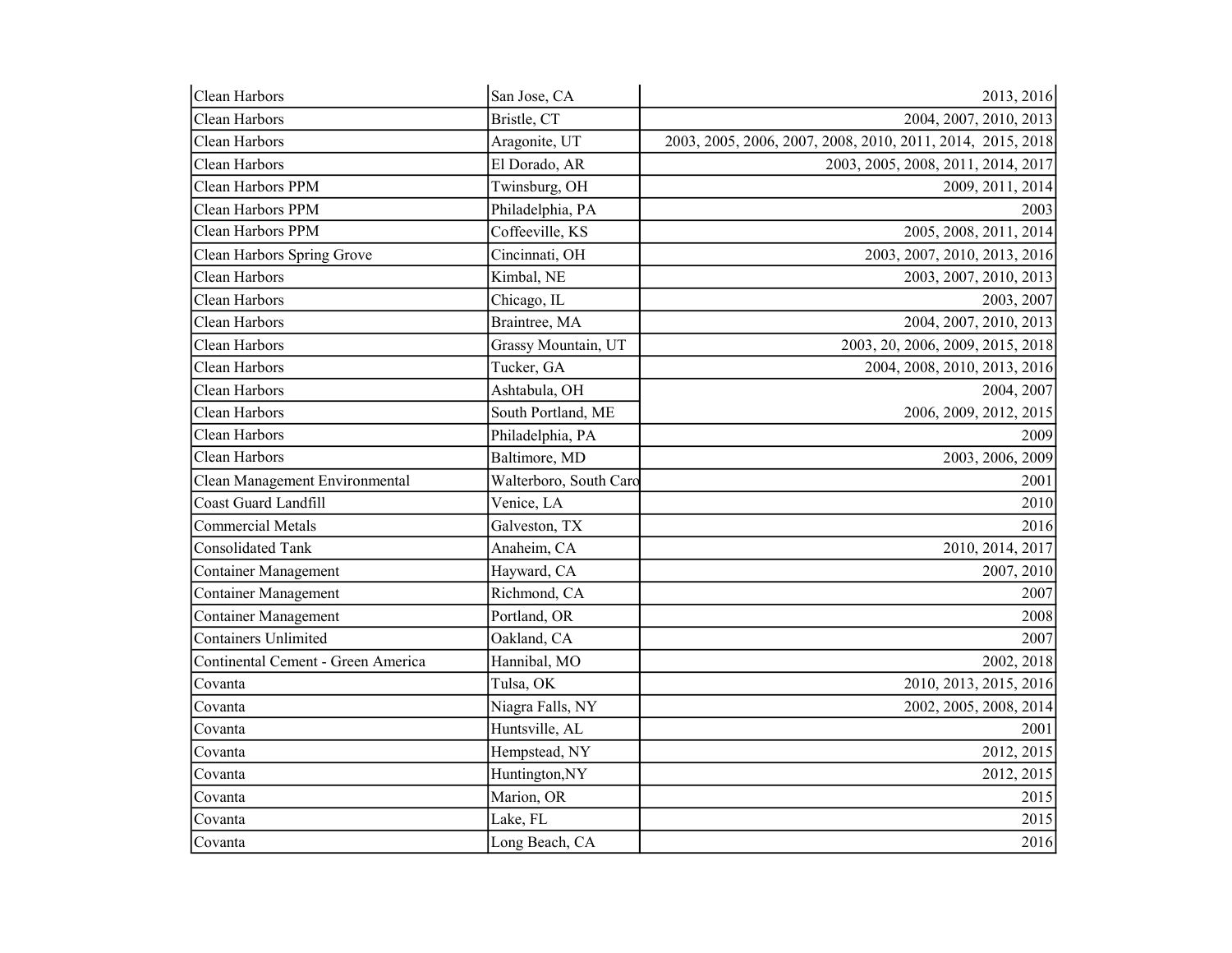| Covanta                                  | Crows Landling, CA    | 2003, 2006, 2011, 2016       |
|------------------------------------------|-----------------------|------------------------------|
| Covanta                                  | Indianapolis - IN     | 2004                         |
| Cromet                                   | Houston, TX           | 2014                         |
| Crosby Overton                           | Long Beach, CA        | 2018                         |
| Curtis Bay                               | Baltimore, MD         | 2017                         |
| CSC Disposal & Landfill (Republic)       | Avalon, TX            | 2004, 2009                   |
| <b>CSX Rail Terminal</b>                 | Albany, NY            | 2002                         |
| Cycle Chem                               | Elizabeth, NJ         | 2001                         |
| Dallas Steel Drum                        | Dallas, TX            | 2003, 2010, 2012, 2015       |
| Dana Container                           | Phoenix, AZ           | 2016                         |
| Delmar                                   | Dallas, TX            | 2002                         |
| DeMemmo Kerdoon                          | Compton, CA           | 2011, 2014                   |
| DK World Oil                             | Compton, CA           | 2017                         |
| Drum Tech                                | St Louis, MO          | 2006                         |
| Drug & Lab                               | Plainwell, MI         | 2017                         |
| Drumco                                   | Bauxite, AR           | 2011, 2015                   |
| Dupont                                   | Deepwater, NJ         | 2003, 2007, 2010             |
| Duratherm                                | San Leon, TX          | 2009                         |
| <b>EBV Explosive (General Dynamics)</b>  | Joblin, MO            | 2003, 2006, 2011, 2016       |
| ECDC Allied Waste Landfill               | Salt Lake, City, Utah | 2006, 2009, 2015             |
| Ecoflo                                   | Americus, GA          | 2017                         |
| Eco Nova                                 | N. Salt Lake City, UT | 2006                         |
| EH&S                                     | Houma, LA             | 2009                         |
| <b>Elite Trailer</b>                     | Nashville, TN         | 2005                         |
| <b>Emerald Environmental</b>             | Seattle, WA           | 2008, 2016                   |
| <b>Emerald Environmental</b>             | Tacoma, WA            | 2008                         |
| <b>Encore Container</b>                  | Greenville, SC        | 2017                         |
| <b>Energy Solutions</b>                  | Clive, UT             | 2011, 2014                   |
| Envirite                                 | Canton, OH            | 2004                         |
| <b>Enviro Remedies</b>                   | Atlanta, GA           | 2006                         |
| Enviro. Light Recycle                    | Fort Worth, TX        | 2003, 2008                   |
| <b>Environmental Evolution</b>           | Robstown, TX          | 2015                         |
| <b>Environmental Protection Services</b> | Wheeling, WV          | 2002, 2006, 2009, 2011, 2014 |
| Environmental Energy                     | Kansas City, MO       | 2017                         |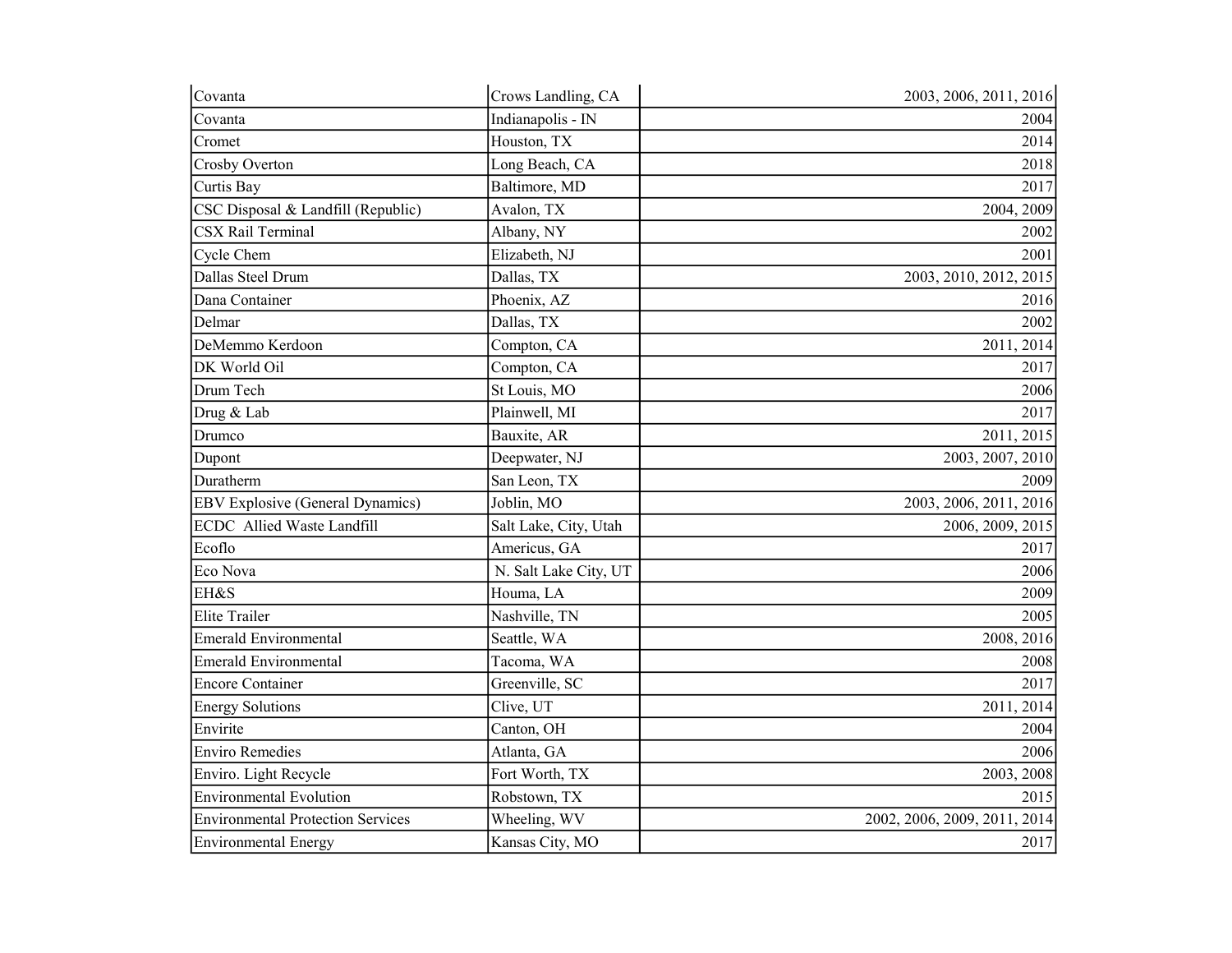| EQ                                  | Tulsa, OK         | 2011, 2013, 2014, 2016       |
|-------------------------------------|-------------------|------------------------------|
| <b>EQ-US Ecology</b>                | Detroit, MI       | 2002, 2007, 2010, 2013, 2016 |
| <b>ESMI</b>                         | Fort Edwards, NY  | 2002, 2009, 2012, 2015       |
| Evergreen Oil                       | Newark, CA        | 2003, 2006, 2011             |
| Evergreen Oil (now Clean Harbors)   | Carson, CA        | 2005, 2008, 2011, 2015       |
| <b>Exide Battery</b>                | Reading PA        | 2006, 2009                   |
| <b>FCC</b>                          | New Orleans, LA   | 2009, 2013, 2016             |
| <b>Fielding Environmental</b>       | Mississauga, ON   | 2001, 2019                   |
| <b>Fitzgerald Railcar Services</b>  | Arlington, TX     | 2003                         |
| Fort Smith Muncipal Landfill        | Fort Smith, AR    | 2003, 2008, 2011             |
| Four Seasons Environmental          | Greensboro, NC    | 2002                         |
| Gannon & Scott                      | Phoenix, AZ       | 2007, 2017                   |
| <b>Gator Environmental</b>          | Baton Rouge, LA   | 2009                         |
| <b>GE Water Technology</b>          | East Hartford, CT | 2010, 2013                   |
| GE Water Technology                 | Norfolk, VA       | 2010, 2013                   |
| General Environmental Management    | Cleveland, OH     | 2004                         |
| Geocycle                            | Robinson, MS      | 2011, 2016                   |
| Geocycle                            | Theodore, AL      | 2015                         |
| <b>Get Spares</b>                   | Austin, TX        | 2016                         |
| <b>Giant Resource Recovery</b>      | Harleyville, SC   | 2003, 2017                   |
| <b>Giant Resource Recovery</b>      | Sumter, SC        | 2009, 2014                   |
| <b>Giant Resource Recovery</b>      | Cascade, Virginia | 2001                         |
| <b>Giant Resource Recovery</b>      | Harleyville, SC   | 2014                         |
| <b>Grace Trailer</b>                | West Memphis, AR  | 2003                         |
| Great Western Container             | Winnipeg, MB      | 2007                         |
| Great Western Glycol                | Henderson, CO     | 2010                         |
| Green Valley Environmental (Allied) | Ashland KY        | 2001                         |
| <b>GS</b> Technology                | Kearny, NJ        | 2010, 2013, 2016             |
| GTS Duratech inc.                   | Oak Ridge, TN     | 2004                         |
| Gulf Coast Waste Disp Authority     | Pasadena, TX      | 2005                         |
| H&H Oil                             | Baytown, TX       | 2016                         |
| <b>HAZCO</b>                        | Calgary, Alberta  | 2001                         |
| <b>HEAT</b>                         | Dallas, TX        | 2002                         |
| Heritage Crystal Clean              | Springtoown, TX   | 2018                         |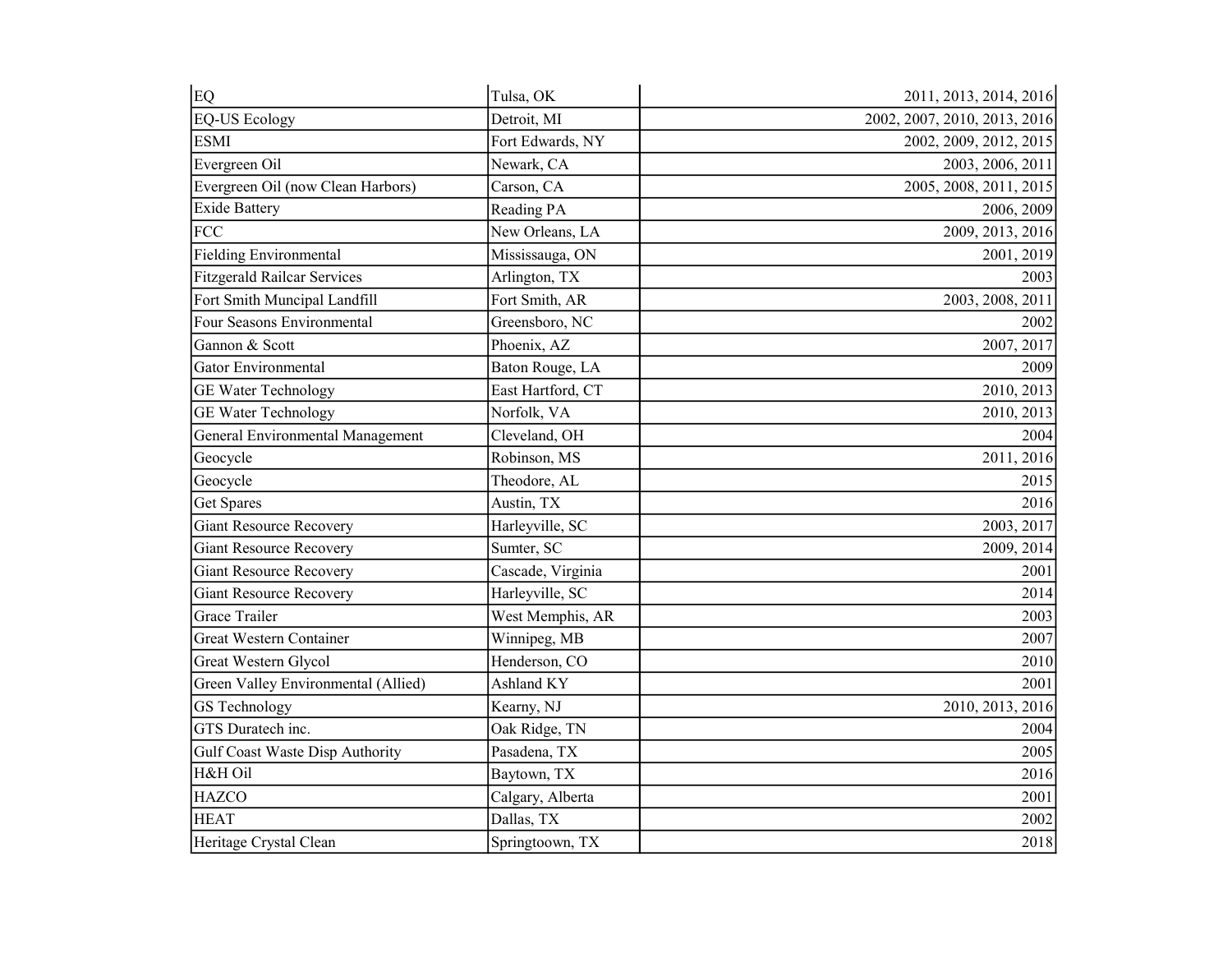| Heritage Crystal Clean               | Luling, TX          | 2018                         |
|--------------------------------------|---------------------|------------------------------|
| Hepaco                               | Doraville, GA       | 2013                         |
| Holcim Cement                        | Midlothian          | 2005, 2010                   |
| Horwitz & Pintis Drum                | Toledo, OH          | 2013                         |
| Horizon                              | Montreal, QE        | 2019                         |
| <b>HPP</b>                           | Pasadena, TX        | 2009, 2010, 2013             |
| <b>HPP</b>                           | Pasadena, TX        | 2013                         |
| HTI Tank Wash                        | Oakland, CA         | 2009, 2014, 2017             |
| Hukill                               | Bedford, OH         | 2005                         |
| Hydrite                              | Cottage Grove, WI   | 2001                         |
| <b>IBC</b> Services                  | Dallas, TX          | 2004                         |
| Independent Oil                      | Jacksonville, FL    | 2004                         |
| <b>Industrial Cont Services</b>      | Charleston, SC      | 2006                         |
| <b>Industrial Container Services</b> | Roseville, CA       | 2017                         |
| <b>Industrial Container Services</b> | Brighton, CO        | 2004, 2009, 2015, 2018       |
| <b>Industrial Container Services</b> | Galena Park, TX     | 2005, 200, 2011, 2018, 2019  |
| <b>Industrial Water</b>              | Mobile, AL          | 2003                         |
| Ingenco                              | Rockville, VA       | 2003                         |
| <b>Inland Environmental</b>          | Columbus, TX        | 2016                         |
| <b>Inland Products</b>               | Longview, TX        | 2011                         |
| Inmetco                              | Ellwood City, PA    | 2006, 2009, 2012, 2015, 2016 |
| Intergulf                            | Pasadena, TX        | 2007, 2009, 2015             |
| <b>International Petroleum</b>       | Wilmington, DE      | 2003, 2006, 2009, 2013, 2015 |
| <b>J&amp;B</b> Trailer               | Odessa, TX          | 2008, 2011                   |
| Jacinto Tank Terminal                | Baytown, TX         | 2000                         |
| Keystone Cement                      | Bath, PA            | 2005, 2008, 2011, 2004, 2017 |
| Kerney Steel Drum                    | Newark, NJ          | 2017                         |
| Kodak                                | Rochester, NY       | 2011                         |
| <b>KTTR</b>                          | Pleasant Valley, MO | 2006, 2009, 2015             |
| Lamp Environmental Recyclers         | Hammond, LA         | 2009, 2018                   |
| <b>Lighting Resources</b>            | Fort Worth, TX      | 2013, 2014                   |
| <b>Lighting Resources</b>            | Ocala, FL           | 2013                         |
| <b>Lighting Resources</b>            | Phoenix, AZ         | 2014                         |
| <b>Lighting Resources</b>            | Greenwood, IN       | 2019                         |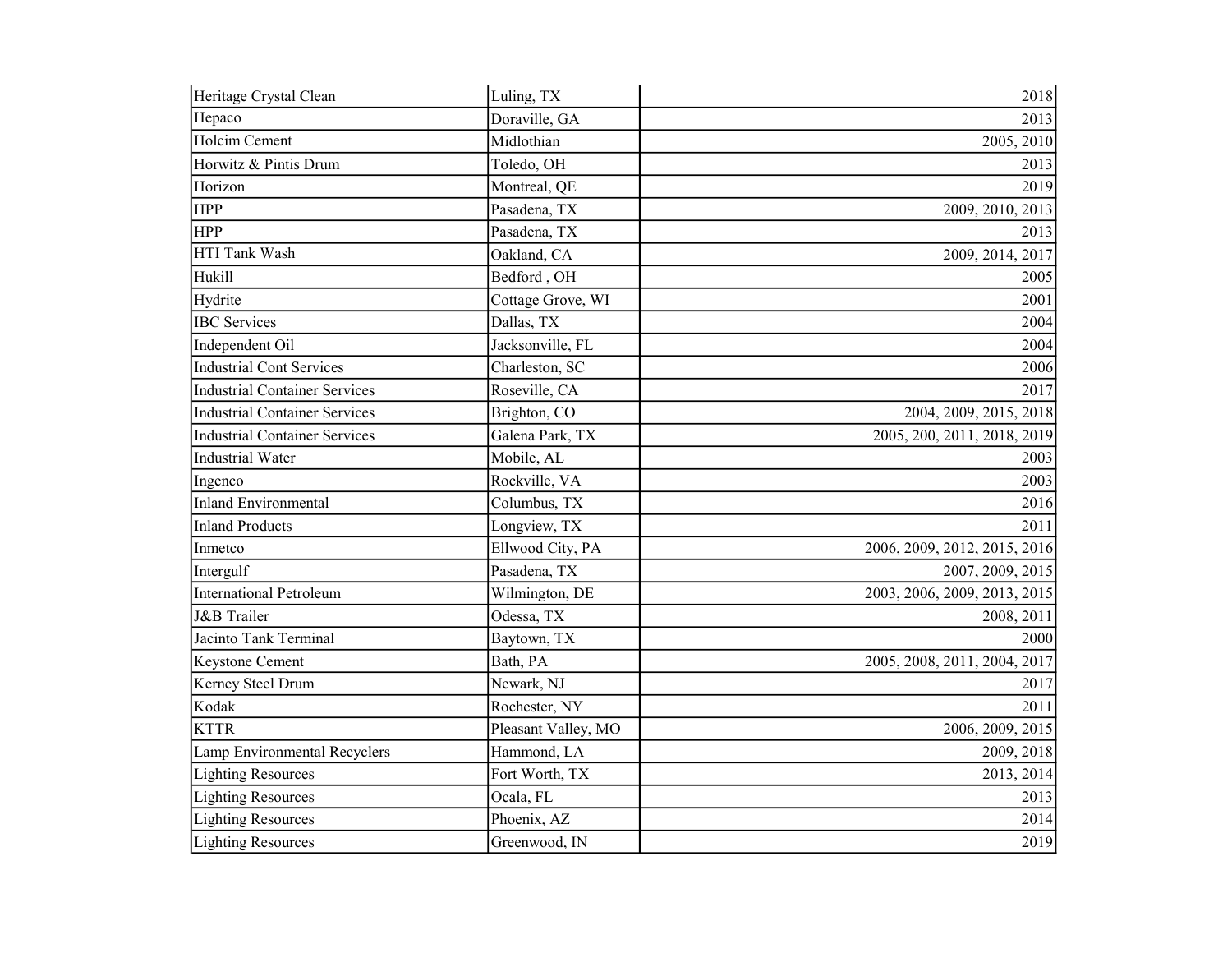| Liquid Envir. Solutions           | Tulsa, OK        | 2010, 2013                               |
|-----------------------------------|------------------|------------------------------------------|
| Liquid Envir. Solutions           | Houston, TX      | 2003, 2008, 2009, 2010, 2011, 2014, 2017 |
| Liquid Envir. Solutions           | Kansas City, KS  | 2015, 2018                               |
| Liquid Envir. Solutions           | Phoenix, AZ      | 2009, 2010, 2016                         |
| Lone Star Drum                    | Odessa, TX       | 2005, 2008                               |
| <b>Lonestar Cement</b>            | Greencastle, IN  | 2017                                     |
| <b>Lonestar Cement</b>            | Cape Girardeau   | 2010                                     |
| Lonestar Ecology                  | Pasadena, TX     | 2013, 2016, 2019                         |
| Lonestar Fuels                    | Greencastle, IN  | 2002, 2016                               |
| Lotus Disposal                    | Andrews, TX      | 2007                                     |
| Megpro                            | Camden, TN       | 2017                                     |
| M&K Resource Recovery             | Austin, TX       | 2010, 2014                               |
| M&M Chemical                      | Attalla, AL      | 2002                                     |
| Manfredi Special Services         | Cleveland, OH    | 2004                                     |
| Master Truck & Trailer            | Midland, TX      | 2014                                     |
| McPherson Oil                     | Trussville, AL   | 2001, 2002                               |
| Microgy                           | Stephenville, TX | 2007                                     |
| Miller Environmental              | Winnipeg, MB     | 2004, 2007, 2011                         |
| Minerva Enterprises               | Waynesburg, OH   | 2002, 2006, 2009, 2011, 2014, 2017       |
| <b>Mitchell Container Service</b> | Saraland, AL     | 2004                                     |
| Mt. Hope Rock Products            | Wharton, NY      | 2001                                     |
| Myer Container                    | Hayward, CA      | 2017                                     |
| Nashville Barrel & Drum           | Fairview, TN     | 2006                                     |
| National Container                | Houston, TX      | 2007, 2009                               |
| National Container                | Kemp, TX         | 2017                                     |
| National Container                | Humble, TX       | 2019                                     |
| National Refrigerants, Inc.       | Rosehayn, NJ     | 2002, 2006, 2009, 2012, 2015             |
| Newalta                           | Nanaimo, BC      | 2003, 2008                               |
| Newalta                           | Redwater, BC     | 2002                                     |
| Newalta                           | Raymond, BC      | 2002                                     |
| Newalta                           | Calgary, BC      | 2002                                     |
| Newalta                           | Kelowna, BC      | 2003, 2008                               |
| Newalta                           | Surrey, BC       | 2003                                     |
| Newalta                           | N. Vancover, BC  | 2003                                     |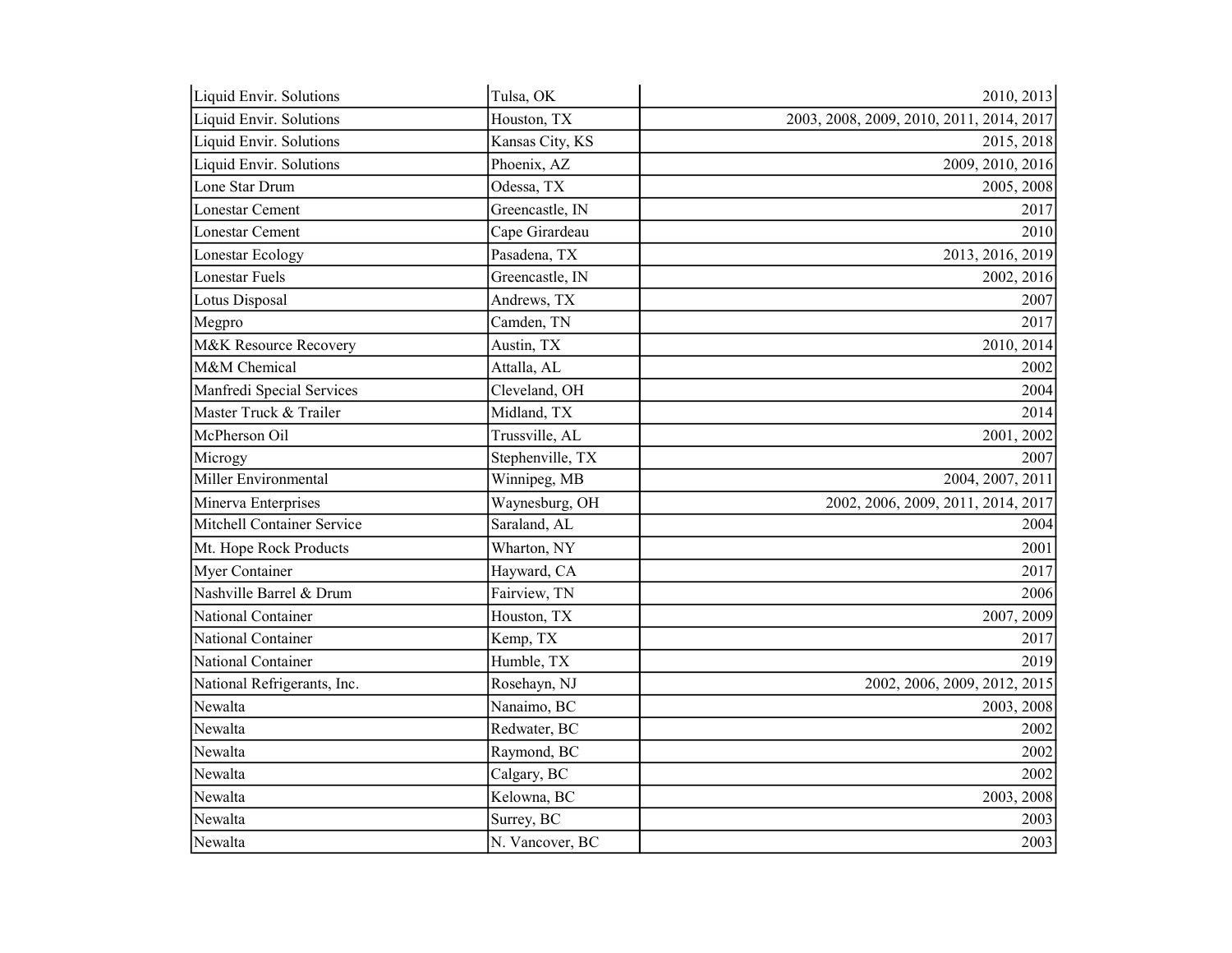| Newpark                                   | Winnie, TX                   | 2007, 2010                         |
|-------------------------------------------|------------------------------|------------------------------------|
| Norlite                                   | Cohoes, NY                   | 2002, 2005, 2008, 2011, 2014, 2016 |
| Northeast Lamp Recycling                  | East Windsor, CT             | 2014                               |
| Novotec                                   | Columbus, OH                 | 2018                               |
| <b>NSSI</b>                               | Houston, TX                  | 2013, 2016                         |
| Ohio Soil Recycling                       | Columbus, OH                 | 2016                               |
| Omnichem Southeastern Chemicals           | Sumter, SC                   | 2001, 2003                         |
| Omnichem                                  | Detroit, MI                  | 2002                               |
| <b>Ontario County Landfill</b>            | Stanley, NY                  | 2018                               |
| Pacific Resource Recovery                 | Los Angeles, CA              | 2014, 2017                         |
| Patrick Kelly Drum                        | Camden, NJ                   | 2017                               |
| Passaic POTW                              | Elizabeth, NJ                | 2007                               |
| PCI                                       | Rancho Cordova, CA           | 2001                               |
| PCI (Tradebe)                             | East Chicago, IN             | 2013, 2016, 2019                   |
| PCI                                       | Millington, TN               | 2006, 2013, 2016                   |
| Peckman Materials                         | Bedford Hills, NY            | 2016                               |
| Peckman Materials                         | Port Chester, NY             | 2016                               |
| Perham Resource Recovery                  | Perham, MN                   | 2004                               |
| Permafix                                  | Detroit, MI                  | 2003                               |
| Petro Environmental Technology            | <b>Washington Courthouse</b> | 2001                               |
| Petrotech                                 | Houston, TX                  | 2007                               |
| Petrowest-PR                              | Mayaguez, PR                 | 2002                               |
| Phibro-tech                               | Sante Fe Springs, CA         | 2009                               |
| Philips Services                          | Avalon, TX                   | 2002, 2003, 2009, 2016             |
| Philips Services                          | Delta, BC                    | 2003                               |
| Philips Services                          | Conley, GA                   | 2008                               |
| Philips Services                          | Norco, LA                    | 2011, 2017                         |
| Philips Services                          | Houston, TX                  | 2013                               |
| Phillips Services.                        | Hatfield PA                  | 2003, 2006, 2009, 2012, 2015       |
| Pine Belt Landfill                        | Ovet, MS                     | 2009, 2015                         |
| <b>Piney Point Power-Colmac Resources</b> | Clarion, PA                  | 2003                               |
| Prime Pack                                | Dallas, TX                   | 2013                               |
| Prindlle Drum                             | Casa Grande, AZ              | 2005                               |
| <b>PPV</b>                                | Portland, OR                 | 2017                               |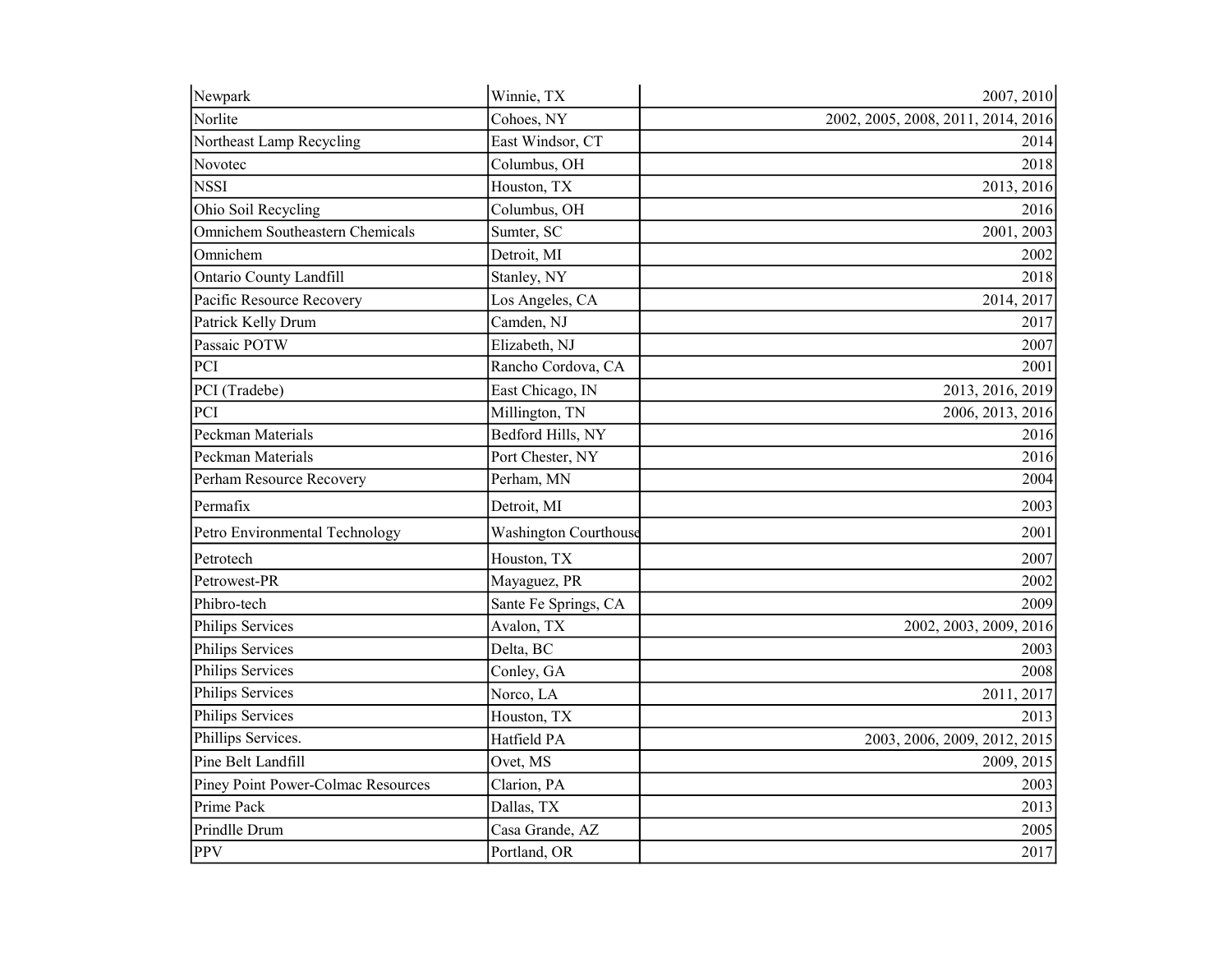| Purearth                    | Vineland, NJ            | 2004, 2007, 2010       |
|-----------------------------|-------------------------|------------------------|
| Quala Wash                  | Hutchins, TX            | 2016                   |
| Quala Wash                  | Baton Rouge, LA         | 2008, 2011, 2014, 2017 |
| Quala Wash                  | Houston, TX             | 2011                   |
| Quala Wash                  | Salt Lake City, UT      | 2007, 2015, 2018       |
| Quala Wash                  | Garden City, GA         | 2008                   |
| Quala Wash                  | South Gate, CA          | 2008, 2011, 2014, 2017 |
| Quala Wash                  | Richmond, CA            | 2010                   |
| Quala Wash                  | Saginaw, TX             | 2015                   |
| R360                        | Jennings, LA            | 20189                  |
| R360                        | Bourg, LA               | 2018                   |
| R360                        | Port Foruchon, LA       | 2018                   |
| Recycle Technology          | Minneapolis, MN         | 2013                   |
| Recycle, Inc.               | Newark, NJ              | 2016                   |
| Recycable Resources         | Meigs, GA               | 2017                   |
| Red Wing Incinerator        | Red Wing, MN            | 2004                   |
| Remtec                      | Toledo, OH              | 2014                   |
| Republic Environmental      | Hatfield, PA            | 2001                   |
| Republic Pineview Landfill  | Dora, AL                | 2002                   |
| Republic Waste              | North Skulll Valley, UT | 2015                   |
| Republic Waste              | Ridgeland, MS           | 2013, 2016             |
| Republic Waste              | Itasca, TX              | 2012, 2015, 2018, 2019 |
| Republic Waste              | Sorrento, LA            | 2012, 2015             |
| Republic Waste              | Niagara Falls, NY       | 2016                   |
| Republic Waste              | Robstown, TX            | 2017                   |
| Republic Waste              | Las Legas, NV           | 2018                   |
| Republic Waste              | Anahuac, TX             | 2019                   |
| Republic Colonial Landfill  | Sorrento, LA            | 2004, 2007, 2010       |
| Republic Conestoga Landfill | Morgantown, PA          | 2003, 2007, 2010, 2013 |
| Rescar                      | Orange, TX              | 2004                   |
| Rescar                      | Channelview, TX         | 2004                   |
| Resolv Recycling, LTD       | Regina, Saskatchewan    | 2007                   |
| <b>Resource Recovery</b>    | Phoenix, AZ             | 2004                   |
| Retrieve Technology         | Lancaster, OH           | 2019                   |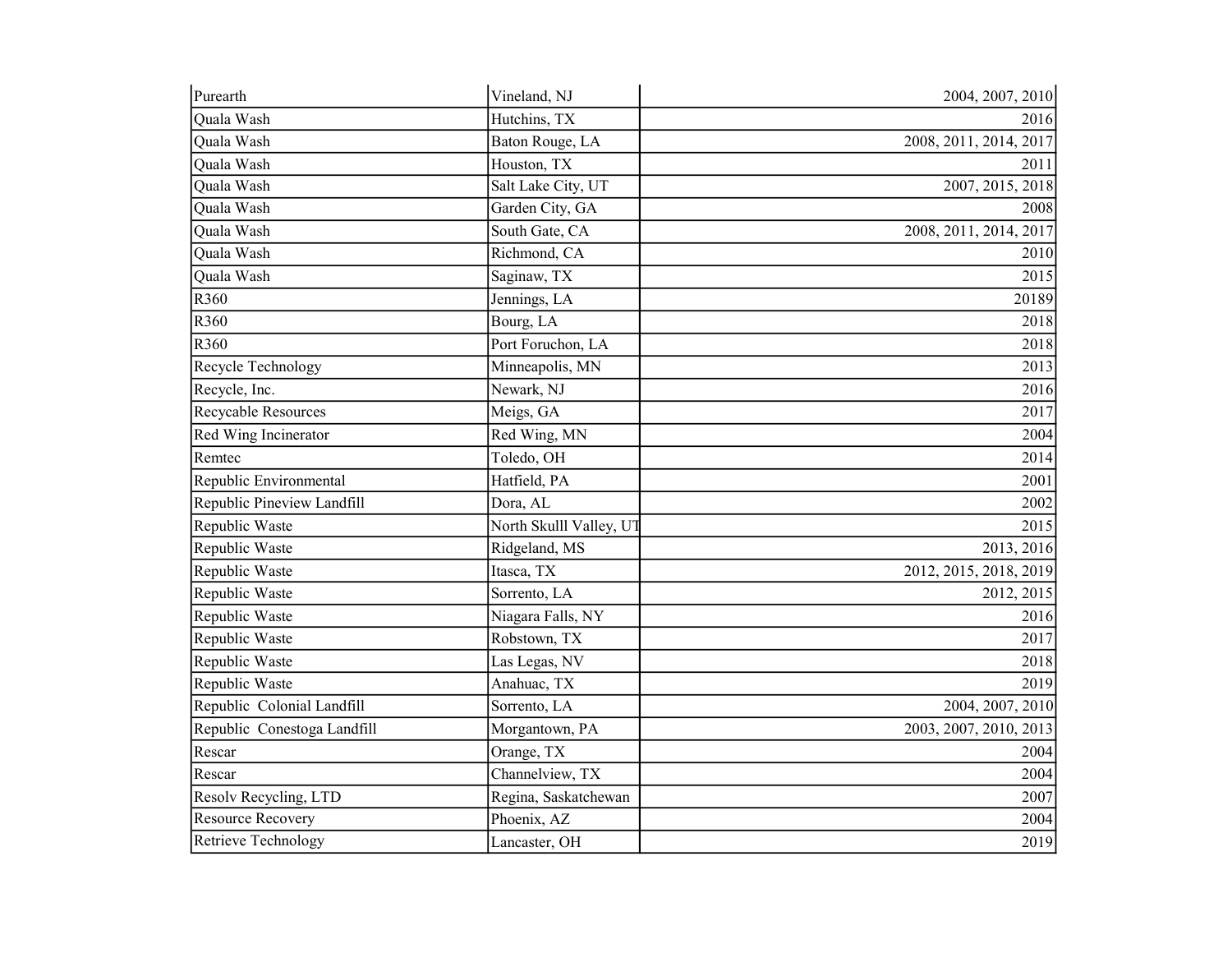| Revere Battery                  | New York           | 2007                                     |
|---------------------------------|--------------------|------------------------------------------|
| Rhodia Inc., Eco Service        | Houston, TX        | 2001, 2002, 2005, 2008                   |
| Rhodia Inc., Eco Service        | Baton Rouge, LA    | 2001, 2005, 2008, 2015                   |
| Rineco                          | Benton, AR         | 2002, 2007, 2011, 2013, 2014, 2015, 2017 |
| River Burch Landfill            | Avondale, LA       | 2010                                     |
| Romic                           | East Palo Alto, CA | 2006                                     |
| Ross Incineration               | Graphton, OH       | 2005                                     |
| Round 2                         | Grande Praire, TX  | 2009                                     |
| RS Used Oil                     | Kansas City, KS    | 2005                                     |
| Safety Kleen                    | Avon, NY           | 2004                                     |
| <b>Safety Kleen</b>             | Blaine, MN         | 2004                                     |
| Safety Kleen                    | Brunswick, OH      | 2004                                     |
| Safety Kleen                    | Eagan, MN          | 2004                                     |
| Safety Kleen                    | Groveport, OH      | 2004                                     |
| Safety Kleen                    | Kent, OH           | 2004                                     |
| Safety Kleen                    | Syracuse, NY       | 2004                                     |
| Safety Kleen                    | West Mifflin, PA   | 2004                                     |
| Safety Kleen                    | Wilkes Barre, PA   | 2004                                     |
| Safety Kleen                    | Denton, TX         | 2004, 2007, 2010, 2014                   |
| Safety-Kleen                    | Linden, NJ         | 2013, 2016                               |
| Safety-Kleen                    | Smithfield, KY     | 2015, 2018, 2019                         |
| Safety-Kleen                    | St. Loius, MO      | 2017                                     |
| Safety-Kleen                    | Newark, CA         | 2017                                     |
| Safety-Kleen                    | East Chicago, IN   | 2004                                     |
| Sand Company Landfill           | Melville, NY       | 2012, 2015                               |
| <b>Schuetz Container</b>        | Pasadena, TX       | 2015, 2018                               |
| <b>SET Treatment One</b>        | Houston, TX        | 2006, 2011, 2014, 2016, 2017, 2019       |
| Siemans Water Technology        | East Hartford, CT  | 2010, 2013                               |
| Siemans Water Technology        | Fallingston, PA    | 2010, 2013, 2016                         |
| <b>Siemans Water Technology</b> | Vernon, CA         | 2016                                     |
| <b>Silver Creek Recycling</b>   | Fort Worth, TX     | 2016                                     |
| <b>Sims Metals</b>              | Houston, TX        | 2014                                     |
| <b>SKB</b> Environmental        | Rosemount, MN      | 2001                                     |
| Soil Safe                       | Adelanto, CA       | 2015                                     |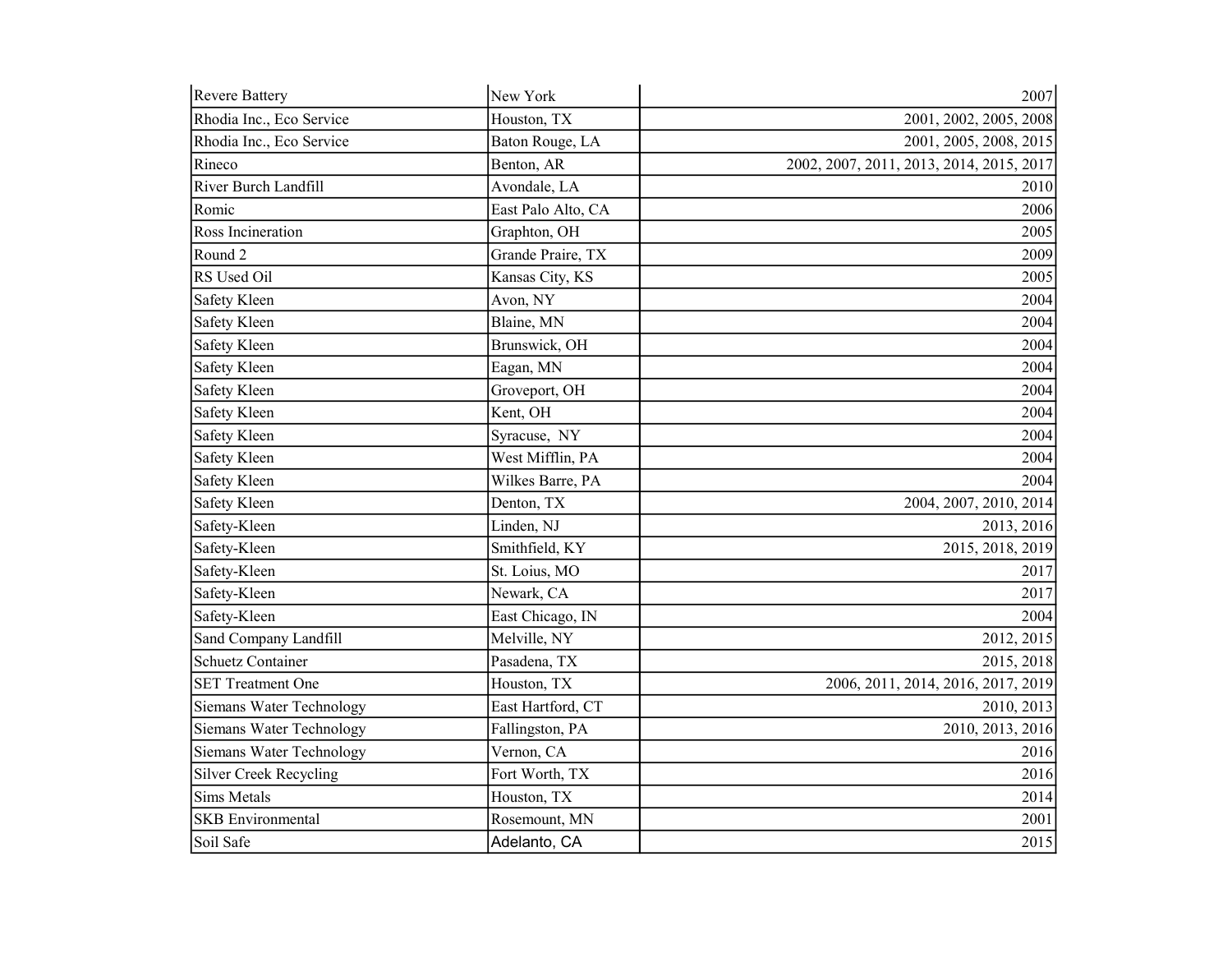| <b>Southwest Processors</b>      | Vernon, CA         | 2012, 2015, 2018             |
|----------------------------------|--------------------|------------------------------|
| <b>Spirit Services</b>           | Williamssport, MD  | 2016                         |
| <b>Spirit Services</b>           | Buena Vista, VA    | 2016                         |
| Stericycle                       | Albuquerque, NM    | 2009                         |
| Stericycle                       | Salt Lake City, UT | 2003, 2008. 2011             |
| Stericycle                       | Dunkirk, NY        | 2009                         |
| Stericycle                       | Surrey, BC         | 2018                         |
| Stolthaven                       | Pasadena, TX       | 2011                         |
| Superior Environmental           | Cincinnati, Ohio   | 2001                         |
| Swan Hills                       | Alberta, Canada    | 2011, 2016                   |
| Systech                          | Fredonia, KS       | 2002, 2007, 2017             |
| Systech                          | Paulding, OH       | 2016                         |
| <b>System Transport</b>          | Signal Hill, CA    | 2008, 2011, 2014, 2017       |
| T.A.C. West                      | Anaheim, CA        | 2014, 2017                   |
| <b>Tactical Cleaning</b>         | Denver, CO         | 2019                         |
| Ted Levine Drum                  | South Elmonte, CA  | 2009                         |
| Terra Renewal                    | Russilville, AR    | 2007, 2009                   |
| <b>Texas Molecular</b>           | Deer Park, TX      | 2006, 2010                   |
| Thermal Fluids                   | Salt Lake City, UT | 2001                         |
| Thermo Fluids                    | Sumner, WA         | 2008, 2014, 2017             |
| Thermo Fluids                    | Clackamus, OR      | 2008, 2004, 2017             |
| Thermo Fluids                    | Denver, CO         | 2007                         |
| Thermo Fluids                    | Phoenix, AZ        | 2007                         |
| Thermo Fluids                    | Pleasanton, TX     | 2009                         |
| Tie Tek                          | Marshal, TX        | 2008                         |
| Tie Tek                          | Houston, TX        | 2005                         |
| Toxco                            | Trail, BC          | 2008                         |
| Transclean                       | Stratford, CT      | 2014                         |
| Transcycle Industries (TCI)      | Pell City, AK      | 2004, 2008, 2010, 2016       |
| Tri Arrow                        | Surrey, BC         | 2003, 2016, 2018             |
| Tri State Environmental          | Cheyenne, WY       | 2017                         |
| Twins City Container             | Hasting, MN        | 2011                         |
| <b>TXI</b>                       | Midlothian, TX     | 2005                         |
| <b>United Recyclers Services</b> | Dallas, TX         | 2004, 2015, 2007, 2010, 2015 |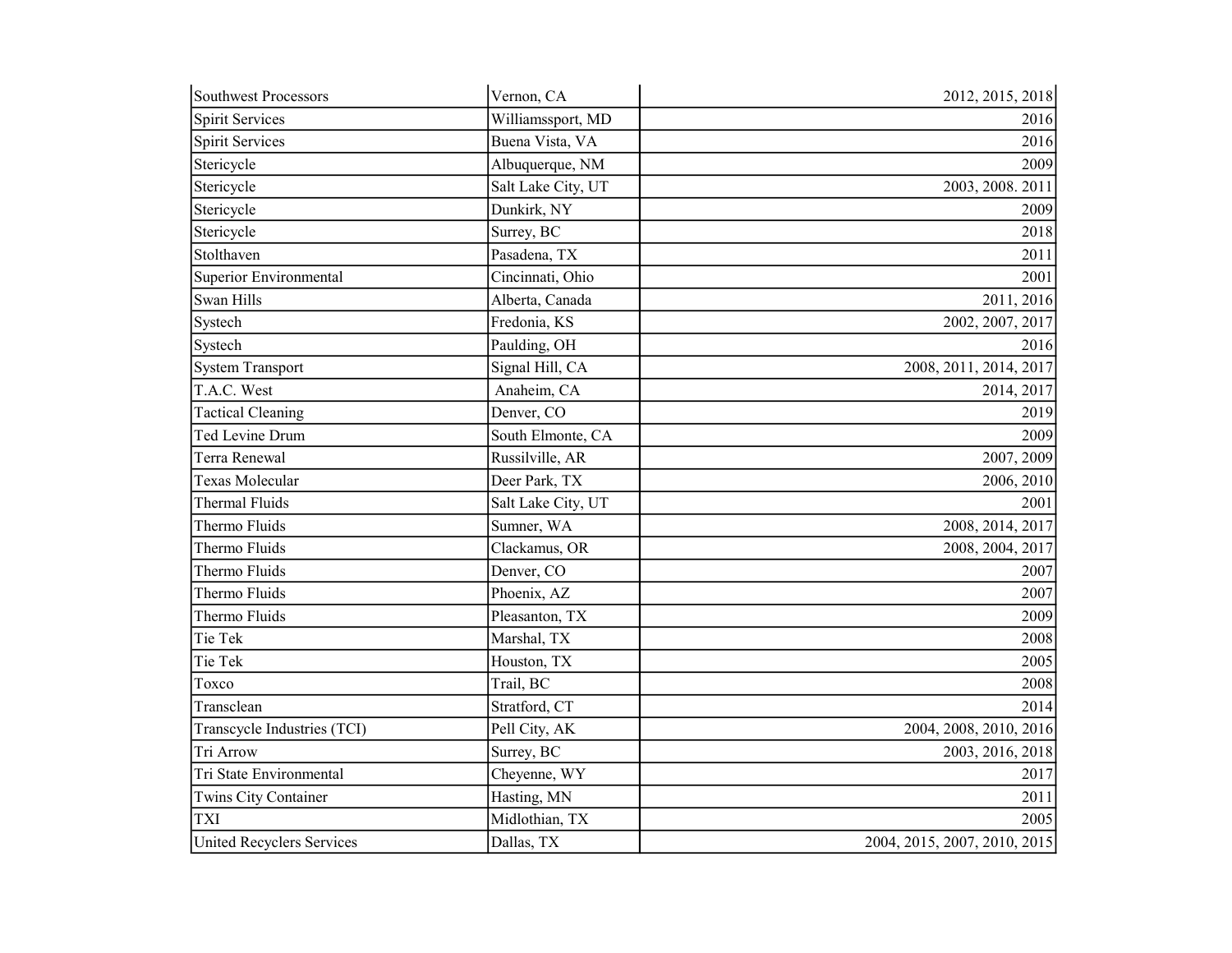| Universal Environmental                 | Memphis, TN           | 2007                                           |
|-----------------------------------------|-----------------------|------------------------------------------------|
| Universal Recycling Tech.               | Fort Worth, TX        | 2010, 2011, 2013, 2014, 2018                   |
| <b>Universal Environmental Services</b> | Peachtree, GA         | 2017                                           |
| Universal Refining                      | St George, SC         | 2006                                           |
| <b>US Ecology</b>                       | Beatty, NV            | 2007, 2016, 2019                               |
| <b>US Ecology</b>                       | Robstown, TX          | 2007, 2008, 2011, 2014, 2015, 2017, 2019       |
| <b>US Ecology</b>                       | Grandview, ID         | 2010, 2014, 2017                               |
| <b>US Ecology</b>                       | Canton, OH            | 2019                                           |
| US EcologyUS Filter                     | Little Rock, AR       | 2003                                           |
| <b>US</b> Filter                        | Concord, NC           | 2001, 2002                                     |
| <b>US</b> Filter                        | Port Allen, LA        | 2002                                           |
| <b>US Liquids</b>                       | Rancho Cucamonga, CA  | 2002                                           |
| US Liquids (now EQ)                     | Detroit, MI           | 2001                                           |
| <b>US Oil Recovery</b>                  | Pasadena, TX          | 2003, 2006, 2007                               |
| Valcor                                  | Kansas City, KS       | 2015                                           |
| Valicor                                 | Huntsville, AL        | 2013                                           |
| Valicor                                 | Huchtins, TX          | 2018                                           |
| Valicor                                 | Memphis, TN           | 2018                                           |
| Valicor                                 | Middletown, OH        | 2016                                           |
| Veolia                                  | Henderson, CO         | 2010, 2015, 2018                               |
| Veolia                                  | Azusa, CA             | 2010, 2014, 2017                               |
| Veolia                                  | West Carrollton, Ohio | 2001                                           |
| Veolia                                  | Phoenix, AZ           | 2004, 2005, 2007, 2008, 2009, 2014, 2015, 2016 |
| Veolia                                  | West Bridgewater, MA  | 2014                                           |
| Veolia                                  | Flanders, NJ          | 2004, 2007, 2010, 2013, 2016                   |
| Veolia                                  | Port Arthur, TX       | 2001, 2002, 2006, 2009, 2011, 2014, 2018, 2019 |
| Vexor Tech                              | Dorchester, SC        | 2006                                           |
| <b>VLS Recovery Services</b>            | Maudlin, SC           | 2013, 2016                                     |
| <b>VLS Recovery Services</b>            | Mt. Pleasant, TN      | 2013, 2016                                     |
| Vopak                                   | Deer Park, TX         | 2002, 2005                                     |
| Vopak                                   | Fitzgerald GA         | 2005                                           |
| Vonco                                   | Duluth, MN            | 2017                                           |
| Wasatch Intergrated Waste               | Layton, UT            | 2006, 2009                                     |
| <b>Waste Connections</b>                | Angleton, TX          | 2016                                           |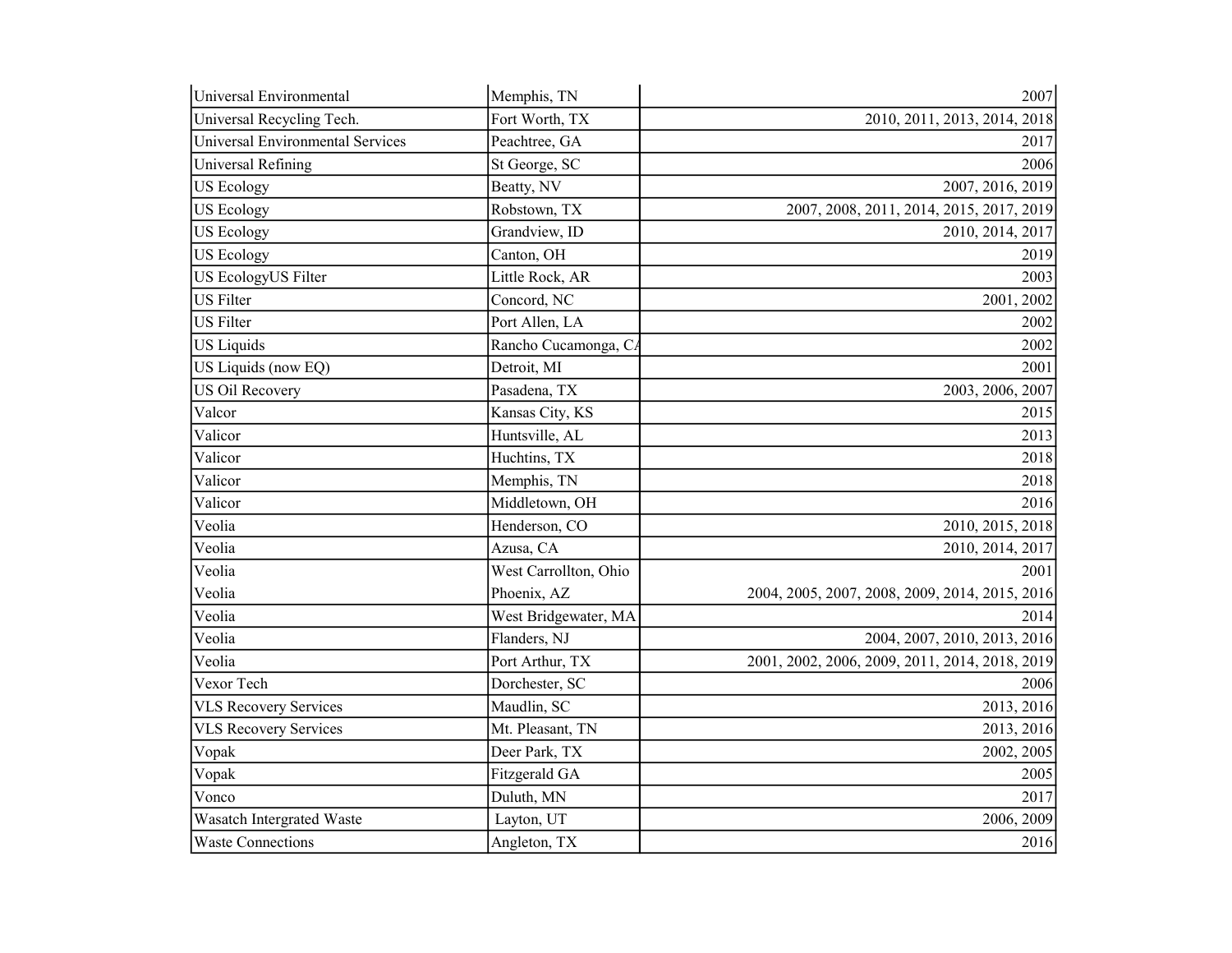| <b>Waste Connections</b>      | Seabreeze, TX      | 2011                                           |
|-------------------------------|--------------------|------------------------------------------------|
| <b>Waste Connections</b>      | Sunland Park, NM   | 2008, 2011, 2017                               |
| <b>Waste Connections</b>      | Susisun City, CA   | 2018                                           |
| <b>Waste Connections</b>      | Henderson, TX      | 2018                                           |
| <b>Waste Connections</b>      | Alverado, TX       | 2018                                           |
| West Texas Drum               | Baytown, TX        | 2003, 2007, 2010, 2011, 2013, 2014, 2016, 2019 |
| West Texas Drum               | Odessa, TX         | 2004, 2007, 2010, 2013, 2014, 2017             |
| Wheelaborator - FL            | Ft. Lauderdale, FL | 2003                                           |
| Wisconsin Ballast             | Muskego, WI        | 2019                                           |
| WMI Arapahoe Disposal         | Aurora, CO         | 2011                                           |
| WMI Baytown Landfill          | Baytown, TX        | 2006                                           |
| WMI Butterfield Landfill      | Mobil, AZ          | 2004, 2009, 2016, 2019                         |
| WMI Coastal Plains Landfill   | Alvin, TX          | 2006, 2009                                     |
| WMI Cottonwood Hills Landfill | Marissa, IL        | 2005                                           |
| WMI Covel Gardens Landfill    | San Antonio, TX    | 2012, 2015, 2018                               |
| WMI CSI Industrial Landfill   | Bennet, CO         | 2004, 2007, 2017                               |
| WMI Deer Track Park Landfill  | Watertown, WI      | 2007                                           |
| WMI East Oaks Landfill        | Oklahoma City, OK  | 2005, 2008, 2013                               |
| WMI Turnkey Landfill          | Rochester, NH      | 2018                                           |
| WMI Evergreen Landfill        | Northwood, Ohio    | 2001                                           |
| WMI GROWS North               | Morrisville, PA    | 2008, 2014                                     |
| WMI GROWS North Landfill      | Morrisville, PA    | 2002, 2007, 2011                               |
| WMI Hazardous Landfill        | Arlington, OR      | 2008                                           |
| WMI Hazardous Landfill        | Emelle, AL         | 2011, 2014, 2017                               |
| WMI Hazardous Landfill        | Model City, NY     | 2001, 2002, 2005, 2008, 2011, 2014             |
| WMI Hazardous Landfill        | Lake Charles, LA   | 2002, 2007, 2017                               |
| WMI Hazardous Landfill        | Kettleman City, CA | 2005, 2010, 2011, 2016                         |
| WMI High Acres Landfill       | Fairport, NY       | 2005, 2008, 2011, 2014, 2018                   |
| WMI Kelly Run Landfill        | Elizabeth, PA      | 2009, 2012, 2015                               |
| WMI Landfill                  | Austin, TX         | 2018                                           |
| WMI Landfill                  | McKittrick, CA     | 2010, 2016                                     |
| WMI Landfill                  | Livermore, CA      | 2013                                           |
| WMI Landfill                  | Deweyville, TX     | 2013                                           |
| WMI Landfill                  | Azusa, CA          | 2012, 2015, 2018                               |